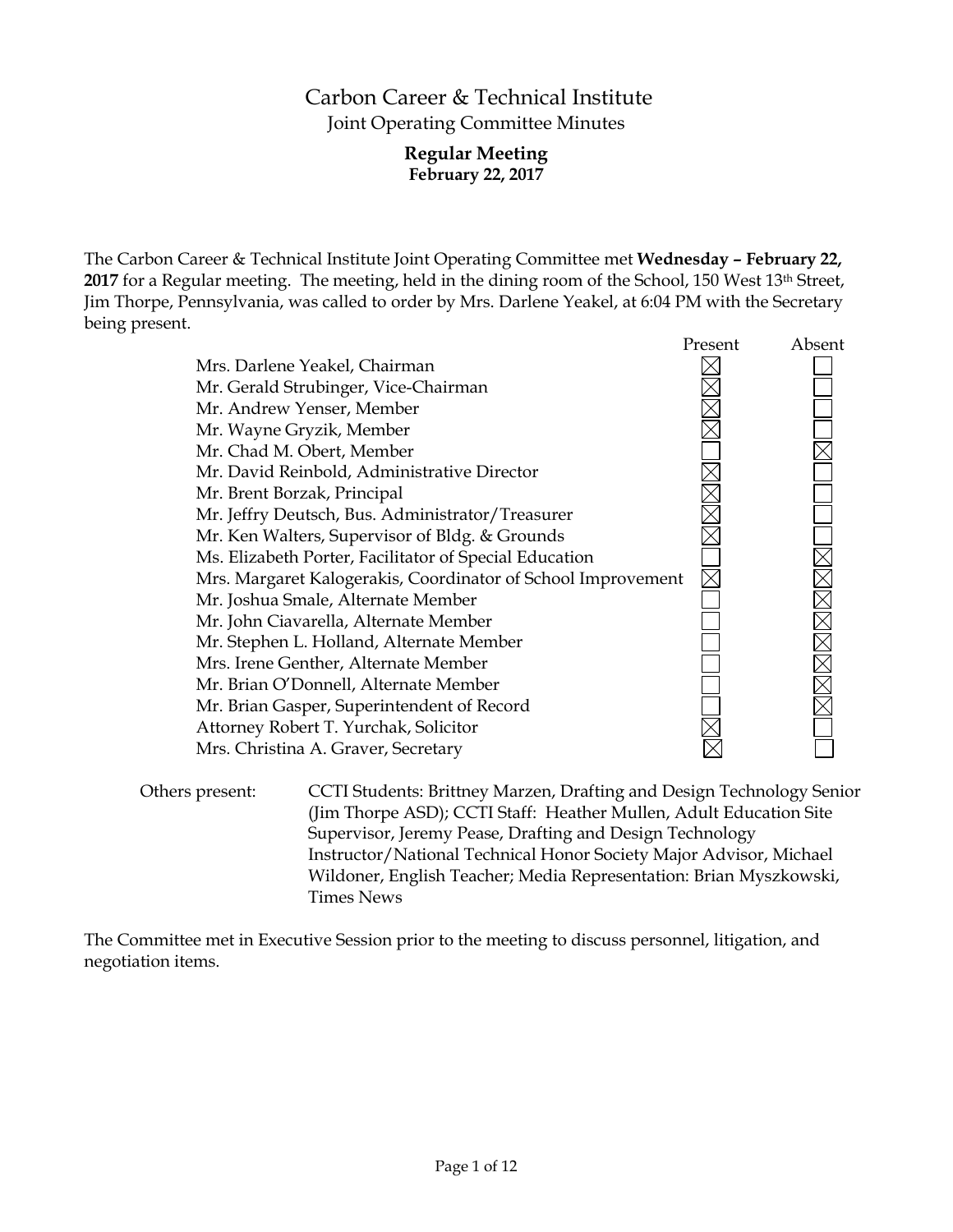### **Approval of Minutes**

A. MOTION by Mr. Gryzik, SECONDED by Mr. Strubinger to approve the Minutes of the January 19, 2017 Regular Meeting.

VOTE: YES - 4 NO - 0 ABSENT - 1 ABSTENTIONS - 0

Motion carried.

#### **Courtesy of the Floor to Visitors**

NONE

### **Approval of Treasurer's Report (January 2017)**

A. MOTION by Mr. Gryzik, SECONDED by Mr. Yenser to approve the Treasurer's Report for January 2017 showing a final balance of \$6,381,120.56 in the General Fund, and \$62,632.52 in the Student Activities Account.

| <b>ROLL CALL VOTE:</b>      | Yes | Nο | Absent          | Abstain |
|-----------------------------|-----|----|-----------------|---------|
| Mr. Strubinger - Jim Thorpe |     |    |                 |         |
| Mr. Yenser - Lehighton      |     |    |                 |         |
| Mr. Gryzik - Panther Valley |     |    |                 |         |
| Mr. Obert - Weatherly       |     |    |                 |         |
| Mrs. Yeakel - Palmerton     |     |    |                 |         |
|                             |     |    | Motion carried. |         |

#### **Approval of Payment of Bills**

A. MOTION by Mr. Gryzik, SECONDED by Mr. Yenser to approve Payment of Bills - General Fund and Other Accounts.

ROLL CALL VOTE:  $Y$ es No Absent Abstain

Mr. Strubinger - Jim Thorpe Mr. Yenser - Lehighton Mr. Gryzik - Panther Valley Mr. Obert - Weatherly Mrs. Yeakel - Palmerton



 $\boxtimes$  $\overline{\boxtimes}$ 

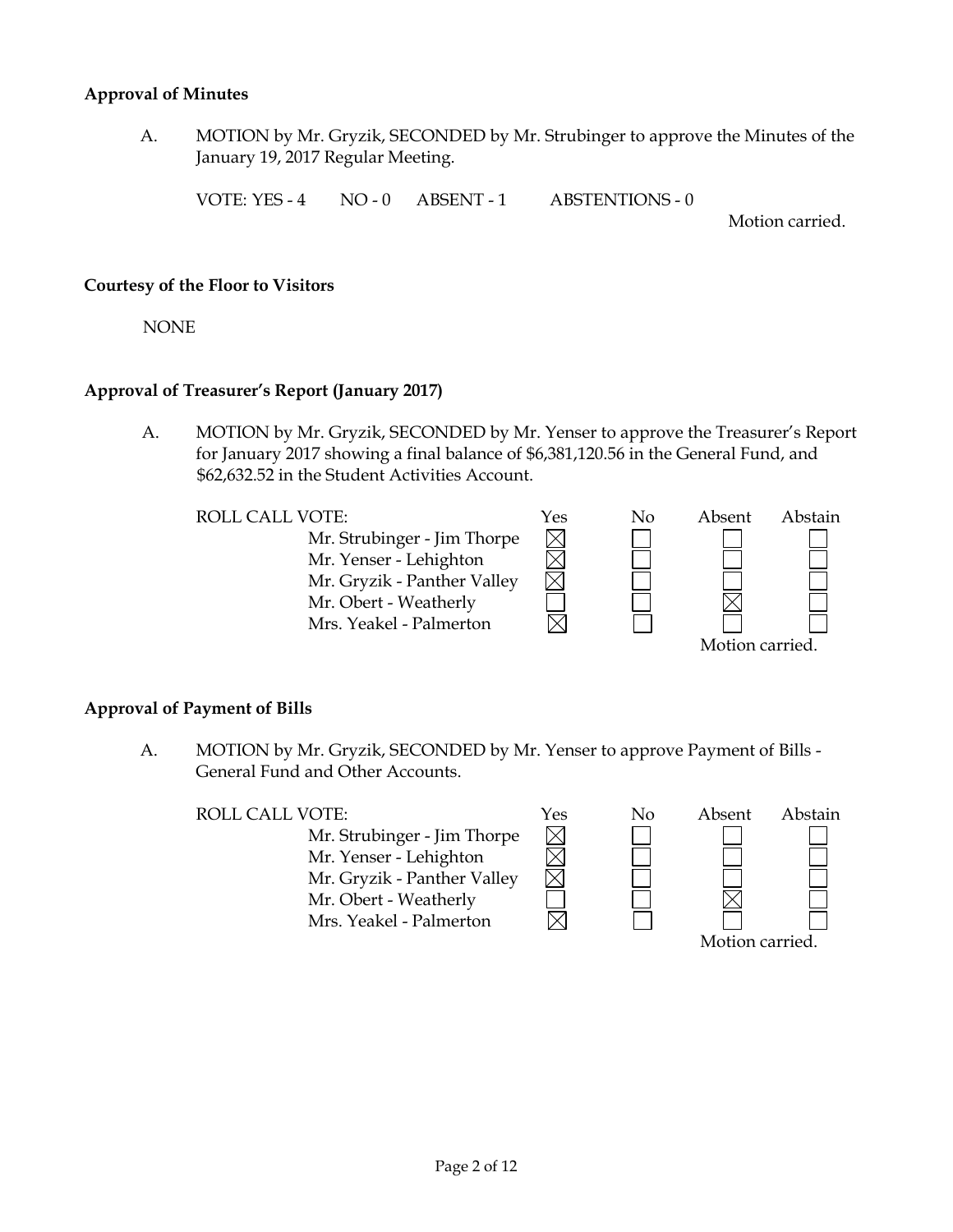## **Administrative Reports**

- A. Director's Report Mr. Dave Reinbold, Administrative Director
	- a. Student Representative Mrs. Margaret Kalogerakis, Student Council Major Advisor introduced student Brittney Marzen, Drafting and Design Technology Senior (Jim Thorpe ASD) who reported on the following:

## **Student Council**

- o Members will be taking a trip to Philadelphia next week to tour the Shriners Hospital for Children. Students were also invited as guests for lunch at their facility. Our students will have the opportunity to see how effective their contributions are. For the past few years, CCTI students have collected pull tabs for the hospital. These are recycled and help to pay for state of the art equipment.
- o Last week, Student council presented a \$500 check to members of the Hospital.
- $\circ$  On February 2<sup>nd</sup> two (2) Student Council members volunteered to assist with the Micah's back pack program in Palmerton. They packed and delivered 20 back packs for elementary students, filled with weekend meals.
- o Student Council members designed paper Valentine hearts and delivered them to each CCTI student, on Feb. 14<sup>th</sup>.
- o Members will be working on Penny Wars as an upcoming fundraiser.

## **Rotary Interact Community Service Club**

- o Members have completed and packed all 200 WAPIs (water pasteurization indicators) to be sent to Honduras through the Jim Thorpe Rotary club. The WAPIs were presented to the Jim Thorpe Rotary members last week, at the "CCTI Gives Back" presentation.
- o Planning a fundraising event to benefit The Dimmick Memorial Library.

## **SADD (Students Against Destructive Decisions)**

- o The Lehigh Valley Hospital brought distracted driving simulators to CCTI on February 6th.
- o Victims Resource Center gave a presentation on Healthy Relationships on February 14th.
- o SADD sold flower-grams for Valentine's Day.

## **Aevidum Club**

o On Valentine's Day the Aevidum Club members handed out a treat bag to all students in their homerooms. The Club members used this time to once again enforce the presence of the club at CCTI and spread the Club's mission statement of Acceptance, Acknowledgement, Appreciation and Caring of the entire student body in our school.

## **DECA**

- o State competitions are this week at Hershey, starting today (Wednesday, February 22) thru Friday. Thirty-four (34) students will be attending.
- o DECA members presented a check for \$1300 from their fundraising efforts to LLS (Leukemia & Lymphoma Society). This check was presented at the "CCTI Gives Back" presentation.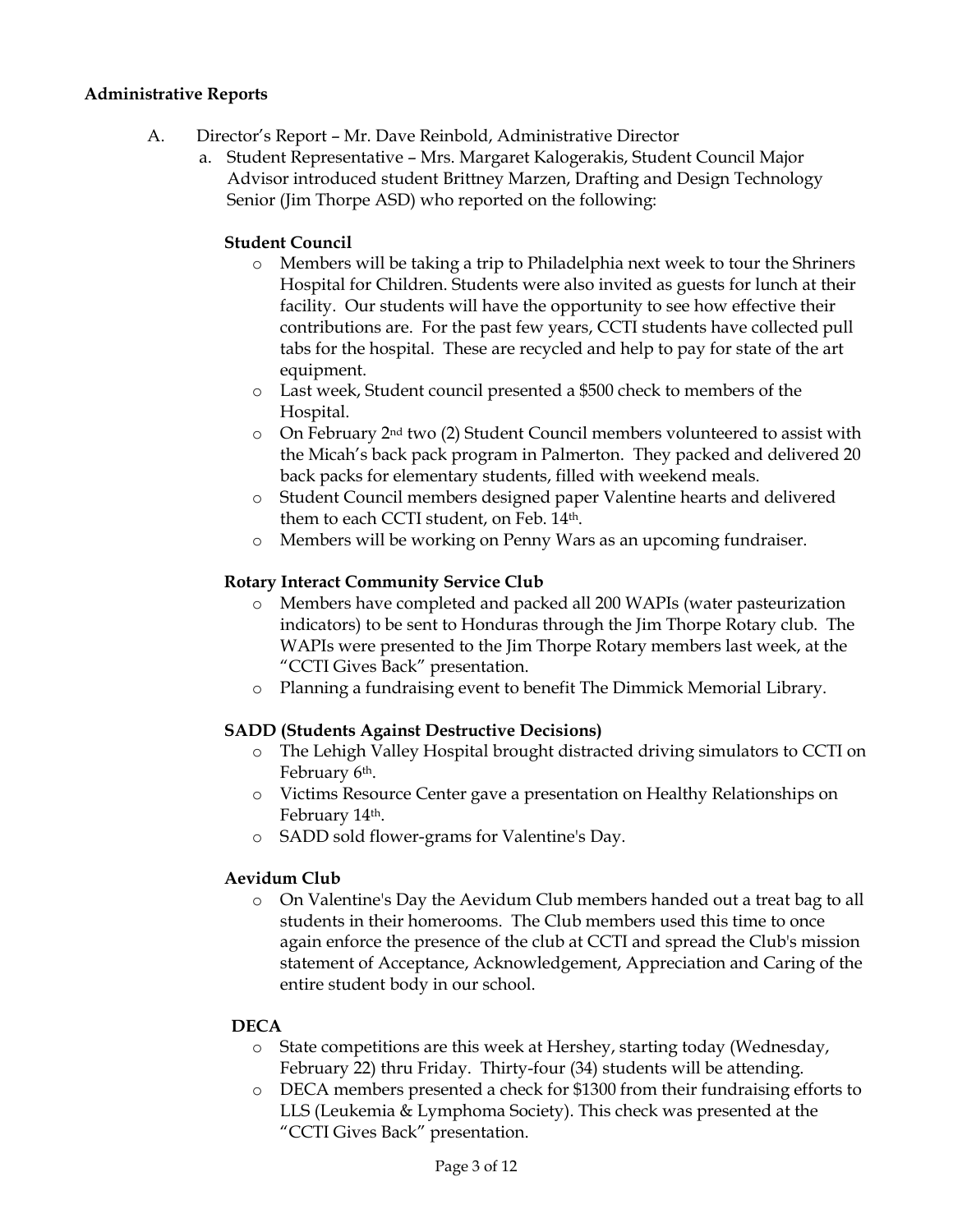- b. Margaret (Peggy) Kalogerakis, Coordinator of School Improvement Perkins Review
	- o Perkins review last week February 7th & 8th
	- o Receive approximately \$132,000. This grant paid for equipment including computers, smart boards, a percentage of some salaries, and some equipment for our technical areas Auto Service & Technology, Health Medical, Carpentry and Electrical Distribution and Automation
	- o The review covered the past 3 years. A lot of material was needed to document and justify purchases and expenditures. Collecting and organizing information started in the fall.
	- o The audit was a positive one with only one (1) corrective action involving our sending school districts. Each sending school district is required to include a statement in their individual course handbook or program of studies regarding Articulation Credits (free college credits) offered to CCTI students who plan to continue their education in their career pathway. So we ask you to PLEASE speak to your principals or whoever updates your course handbooks to be in touch so we could add the explanation of Articulation Agreements.
- B. Principal's Report Mr. Brent Borzak
	- a. The 2016-2017 school year is now in the third marking period.
	- b. Ninth grade tours were very successful and students have been shadowing at CCTI.
	- c. Throughout February, we have been celebrating Career and Technical Education Month at CCTI with various activities, including multiple presentations involving various social topics.
	- d. Perkins Auditor visited CCTI the 9<sup>th</sup> through the 11<sup>th</sup>.
	- e. There has been and continues to be planning and preparation for the upcoming SkillsUSA and DECA state competitions.
	- f. The National Technical Honor Society Induction Ceremony is scheduled for March 30th.
	- g. Guidance and administration are gearing up for scheduling, and are anticipating the incoming applications in March.
	- h. We are looking forward to the release of the Winter Wave of Keystone scores.
	- i. National Technical Honor Society (NTHS)

Mr. Borzak introduced Mr. Jeremy Pease, NTHS Major Advisor who in turn introduced Brittney Marzen, Vice President of CCTI's NTHS and Drafting and Design Technology Senior (Jim Thorpe ASD) who shared the following:

- o Current Membership
	- 15 Members
- o Fundraising
	- Bag Bingo/Basket Raffle
	- Spring Fundraiser TBD
- o Community Service
	- St. Joseph's Regional Academy Easter Egg Hunt (4/12/17)
		- Pre-School through Kindergarten
		- Collecting donations for egg hunt and Give-Aways
- o Field Trip
	- Location & Spring Dates TBD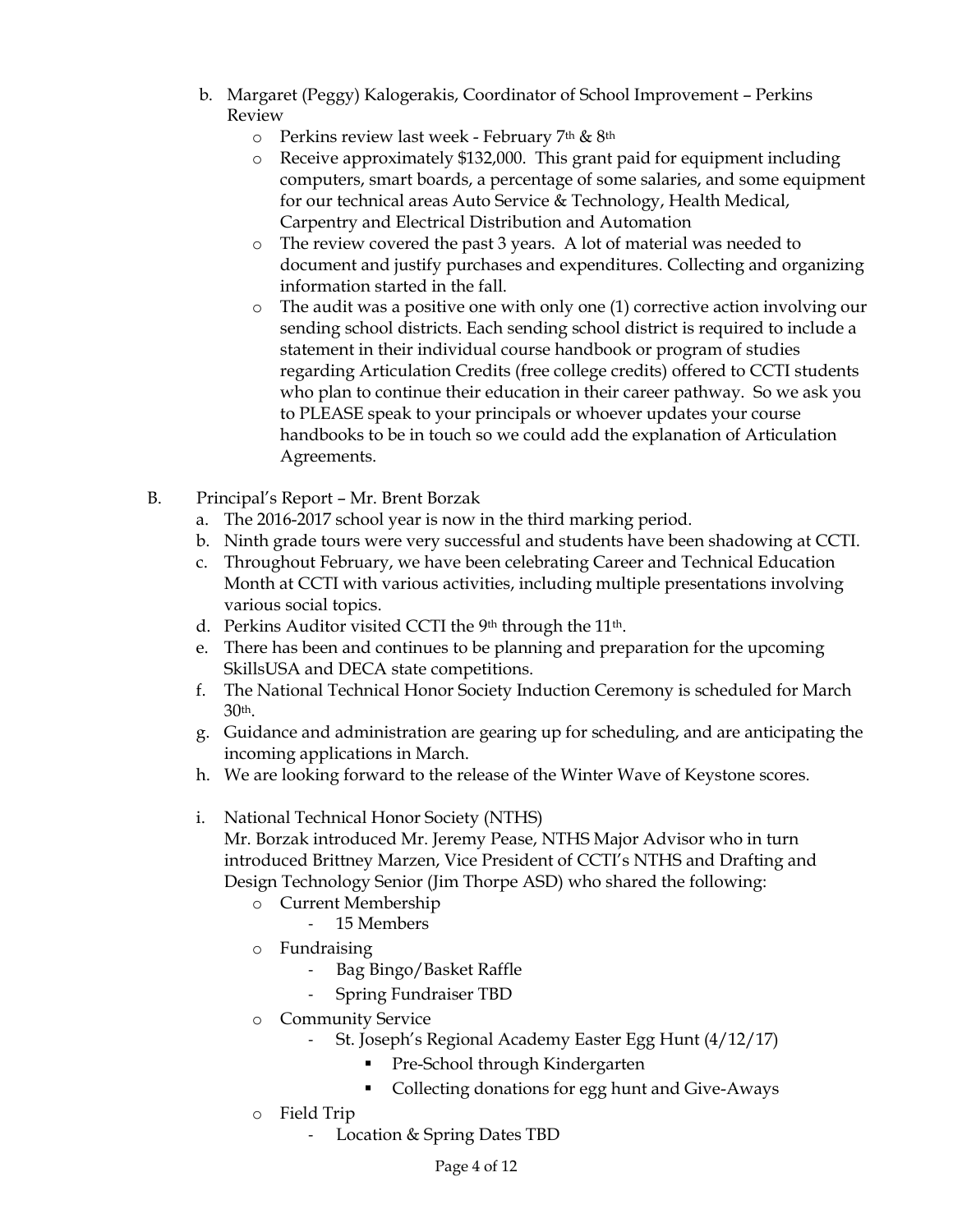- o Induction
	- Nomination Process
	- Ceremony (March 30, 2017)
- C. Adult Education Report Mrs. Heather Mullen, Adult Education Site Supervisor **Course Update**
	- Welding Technology March 6 Start Pending Enrollment and Instructor **Clearances**
	- Intermediate CNC Operations Started January 30 4 students.
	- CPR Heartsaver April 20<sup>th</sup> Now registering
	- Microsoft Excel Independent Study January 2 students

## **Upcoming Important Dates:**

- March 2017 CCTI Adult Evening Welding Technology Course
- March 2017 Certified Personal Fitness Trainer Orientation
- March 10<sup>th</sup> ServSafe® Exam
- March  $15<sup>th</sup>$  BLS Healthcare Provider (CPR)
- March 15<sup>th</sup> FREE GED/Career/College Preparation
- March 16th FREE Training Opportunity Certified Nurse Aide
- April 2017 Pennsylvania State Inspection Mechanic Certification Course

## **Nurse Aide Update**

- Next orientation March 16th.
- 1st course started in December with 8 students.
- Next Nurse Aide evening course begins March 20<sup>th</sup>. Now registering.
- Summer CNA Day course Begins in June. Now registering.
- Nurse Aide Orientations held on Third Thursday of the month at 4:00 pm.

## **LCCC Partnership**

 LCCC's PATH Grant supports the CNC and Precision Machining courses. It reduces the cost to the student from \$1,325.00 to \$249.00 – Current course for Spring 2017 is Intermediate CNC Operations. This is the last class with funding. Began January 30, 2017

## **Grant Report**

- Subcontractor with LCCC through PA Department of Education Federal Literacy Grant to provide Secondary Diploma/College/Career Preparation instruction to 44 individuals for 2016-2017.
- Program provides FREE support for those that wish to test for the GED, prepare for college entrance, or brush up on skills for employment.
- 33 Students currently enrolled.
- Course offerings include day and evening options in Jim Thorpe or Lehighton, as well as distance learning options.
- Orientations are held at both Lehighton HS and CCTI throughout the year. Next Orientation is February 27th at 5:30 pm at Lehighton Area High School
- Scholarship from CCTI and Rotary 38 Tests paid for with 5 graduates so far!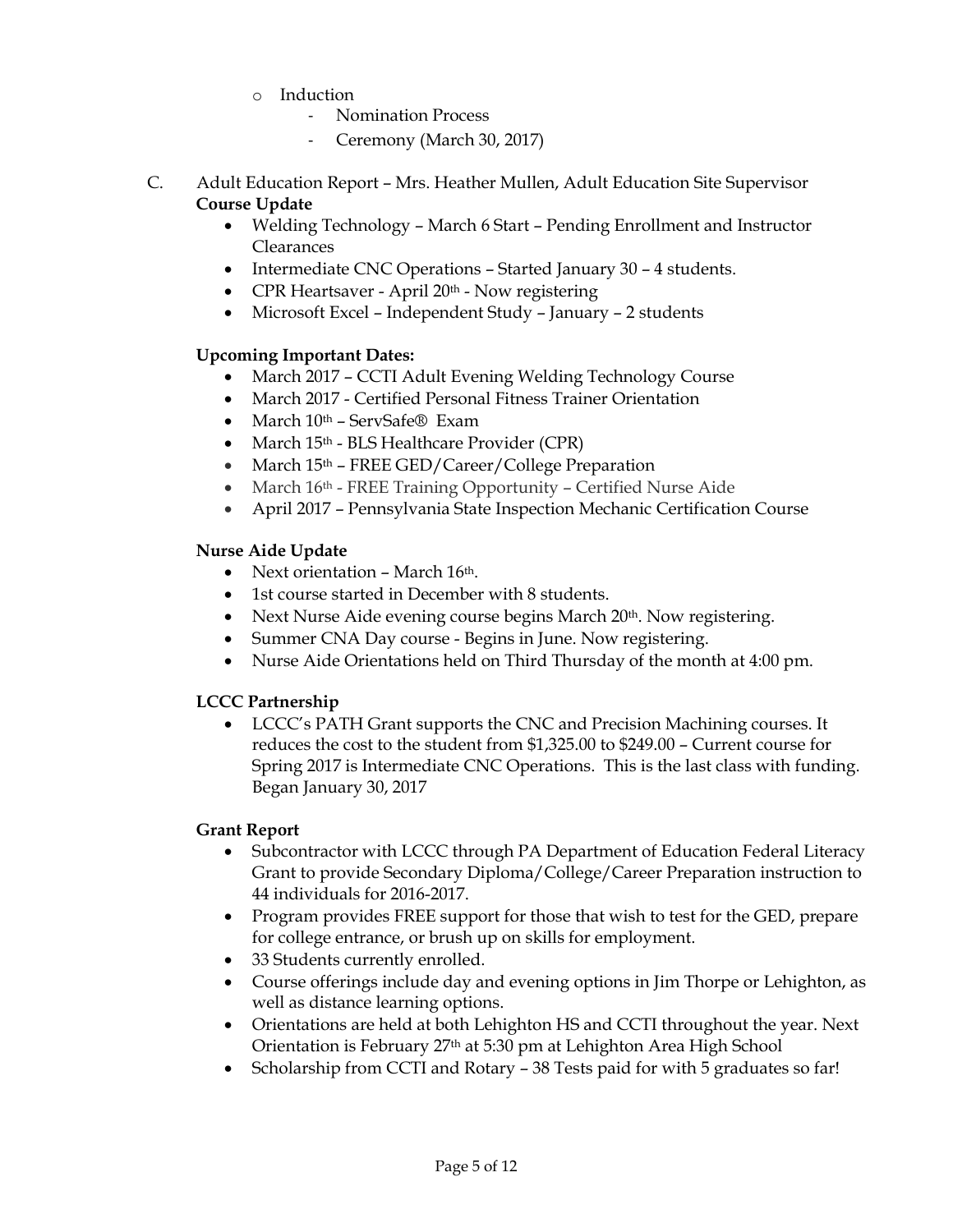## **Outreach and Program Development Report**

- Developing Professional Development Courses for Kovatch In need of instructors – Leadership and Change Management – To begin in Fall 2017.
- $\bullet$  March 8<sup>th</sup> Lehighton HS Career Fair
- March 15<sup>th</sup> CareerLink and Production Career Fair at LCCC
- Offered to host Department of Transportation Regional Update for licensed Inspection Mechanics – Planning is underway for end of March
- Meeting scheduled with Reynolds Corp, Hometown, to discuss training opportunities

## **Employment Opportunities**

Carbon Career & Technical Institute is developing a pool of potential instructors for technical, business, and personal interest programs in the Adult Education Department.

## **Current Openings:**

Professional Development Instructor- Supervisory Leadership

- D. Buildings & Grounds Report Mr. Ken Walters, Supervisor of Buildings & Grounds
	- Received \$2,000 deposit for advanced trailer/tiny home. Placed 1st order of supplies.
	- Carpentry completed storage shed for CCTI plows.
	- Coal cart for city of Lansford will be completed by next Friday.
- E. Business Administrator's Report Mr. Jeffry P. Deutsch
	- Up-date on budget process: Jim Thorpe ASD & Palmerton ASD have each unanimously approved the CCTI proposed budget for 2017-2018

## **Items of Business**

## *Personnel*

MOTION by Mr. Gryzik, SECONDED by Mr. Strubinger that the following motions be approved:

## **Chaperone Approved**

- A. that the below listed individuals be approved to substitute for the 2016-2017 school year at the established rates, as follows:
	- LeAnn Smale Chaperone

## **Resignation Accepted**

B. to accept the letter of resignation received from Claudia Derby, Alternative High School Diploma Program Secretary, effective March 31, 2017, as presented.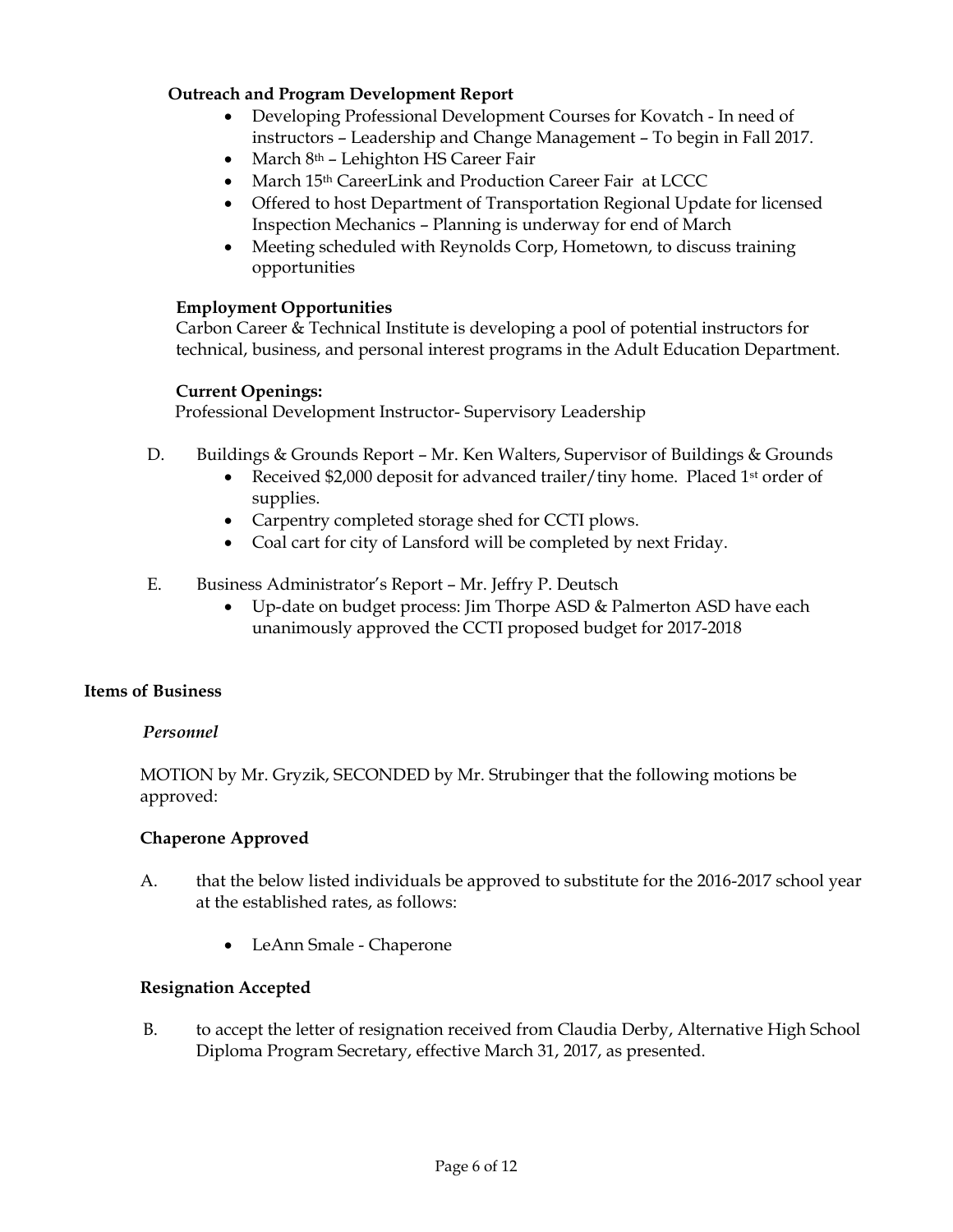## **Adult Education Instructor Approved**

C. to approve the following adult education instructor at a rate of \$21.00 per hour on an as needed basis through the June 2017 Joint Operating Committee meeting pending all required clearances and paperwork:

Ryan M. Ruck

Note: Mr. Ruck will not begin teaching until all clearances and paperwork have been received and reviewed in the Director's Office.

VOTE: YES - 4 NO - 0 ABSENT - 1 ABSTENTIONS - 0

Motions carried.

### *Education*

### **Homebound Instruction Approved**

A. MOTION by Mr. Yenser, SECONDED by Mr. Gryzik that homebound instruction be approved for student #10108 for up to five (5) hours per week for a period of two (2) weeks beginning February 1, 2017 through February 15, 2017.

VOTE: YES - 4 NO - 0 ABSENT - 1 ABSTENTIONS - 0

Motion carried.

MOTION by Mr. Strubinger, SECONDED by Mr. Gryzik that the following motions be approved:

#### **AWS Student Welding Competition Attendance Approved**

B. on the recommendation of the Administrative Director that one (1) or two (2) CCTI Welding Technology students attend the Lehigh Valley AWS Student Welding Competition on March 3, 2017 (snow date March 10, 2017) at Northampton Community College, Bethlehem, PA. Mr. Del Conte, Welding Technology Instructor will chaperone this event.

#### **Automotive Skills Troubleshooting Contest Attendance Approved**

- C. on the recommendation of the Administrative Director that two (2) senior CCTI Auto Service Technology students attend the second round of the Northampton Community College 2017 Automotive Skills Troubleshooting Contest for Auto Service Technology seniors on March 14, 2017 at Northampton Community College, Bethlehem, PA. Mr. Resh, Auto Service Technology Instructor will chaperone this event.
	- Note: Fourteen (14) schools participated in round one of this event, with six (6) schools qualifying for round two.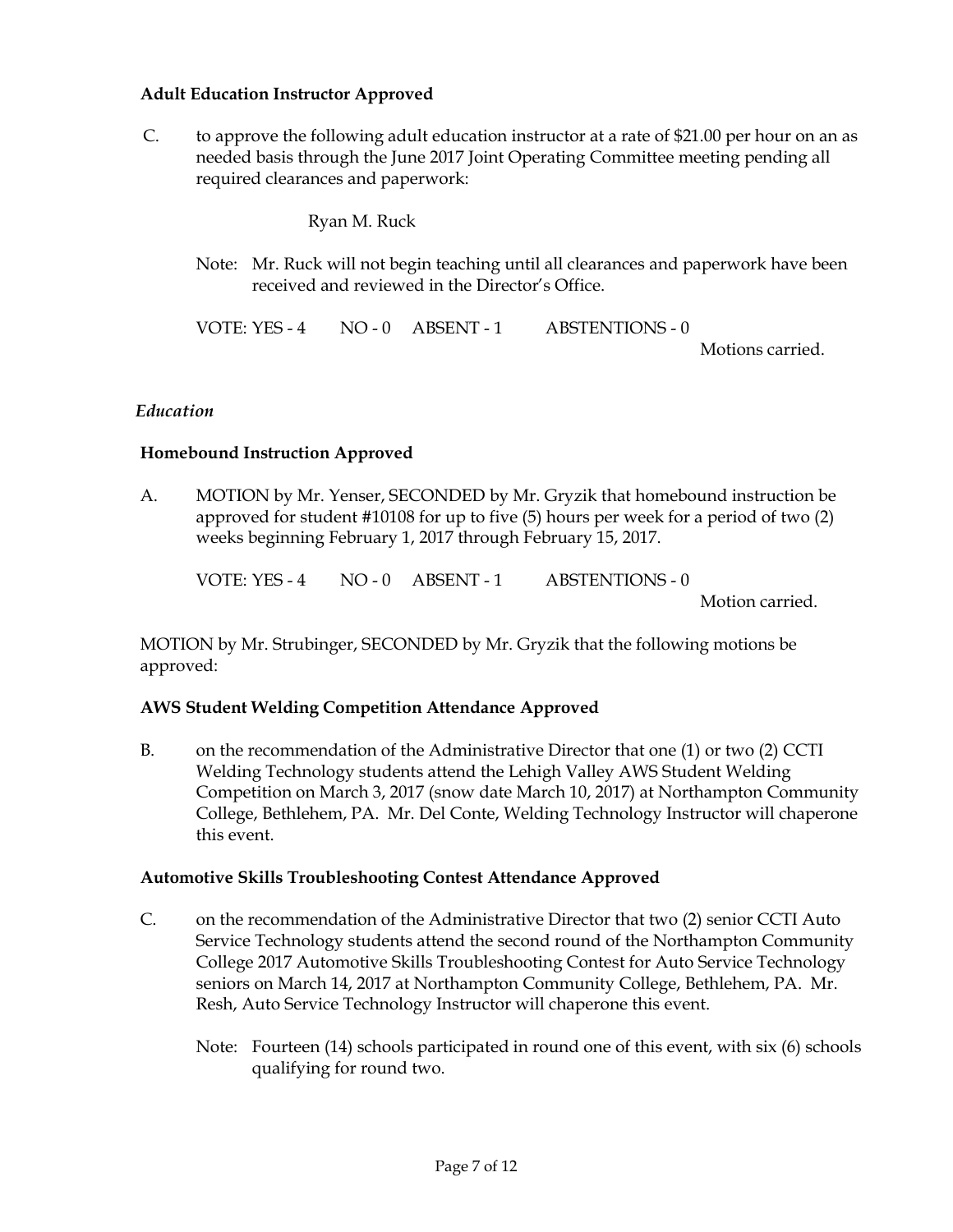## **ECET/CET Field Trip Attendance Approved**

- D. that thirty-eight (38) CCTI ECET/CET students attend a trip to Lutron Electronics, Alburtis, PA March 23, 2017 at a cost of \$193 to cover transportation expenses. Mr. Farkas, ECET Instructor, Mr. Lewis, CET Instructor, and 1 additional approved chaperone will chaperone this event.
	- Note: Expenses for the trip are included in the 2016-2017 General Fund budget and student fundraisers.

## **SkillsUSA State Leadership Conference Attendance Approved**

E. that thirty-six (36) CCTI students attend the SkillsUSA State Leadership Conference (competition) April 19-21, 2017 in Hershey, PA at a cost not to exceed \$12,408 to cover registration, transportation, and lodging expenses.

Note: Student Activity Funds will contribute \$1,000.

## **SkillsUSA State Leadership Conference Chaperones Approved**

F. that Kevin Kuehner, SkillsUSA Major Advisor, Jeremy Pease and Tammy Marshall, SkillsUSA Assistant Advisors be approved as chaperones for thirty-six (36) CCTI students participating in the SkillsUSA State Leadership Conference (competition) April 19-21, 2017 in Hershey, PA at a cost not to exceed \$1,650 to cover registration, transportation, and lodging expenses.

## **Cosmetology Field Trip Attendance Approved**

- G. that seven (7) CCTI Cosmetology students attend a trip to the PA Escape Room, Dickson City, PA April 20, 2017 pending receipt of all permission slips. Mrs. Walck, Cosmetology Instructor and Ms. LeAnn Smale, approved chaperone will chaperone this event.
	- Note: Expenses for the trip are student funded. This trip will be taken outside of regular school hours.

| <b>ROLL CALL VOTE:</b>      | Yes | No | Absent           | Abstain |
|-----------------------------|-----|----|------------------|---------|
| Mr. Strubinger - Jim Thorpe |     |    |                  |         |
| Mr. Yenser - Lehighton      |     |    |                  |         |
| Mr. Gryzik - Panther Valley |     |    |                  |         |
| Mr. Obert - Weatherly       |     |    |                  |         |
| Mrs. Yeakel - Palmerton     |     |    |                  |         |
|                             |     |    | Motions carried. |         |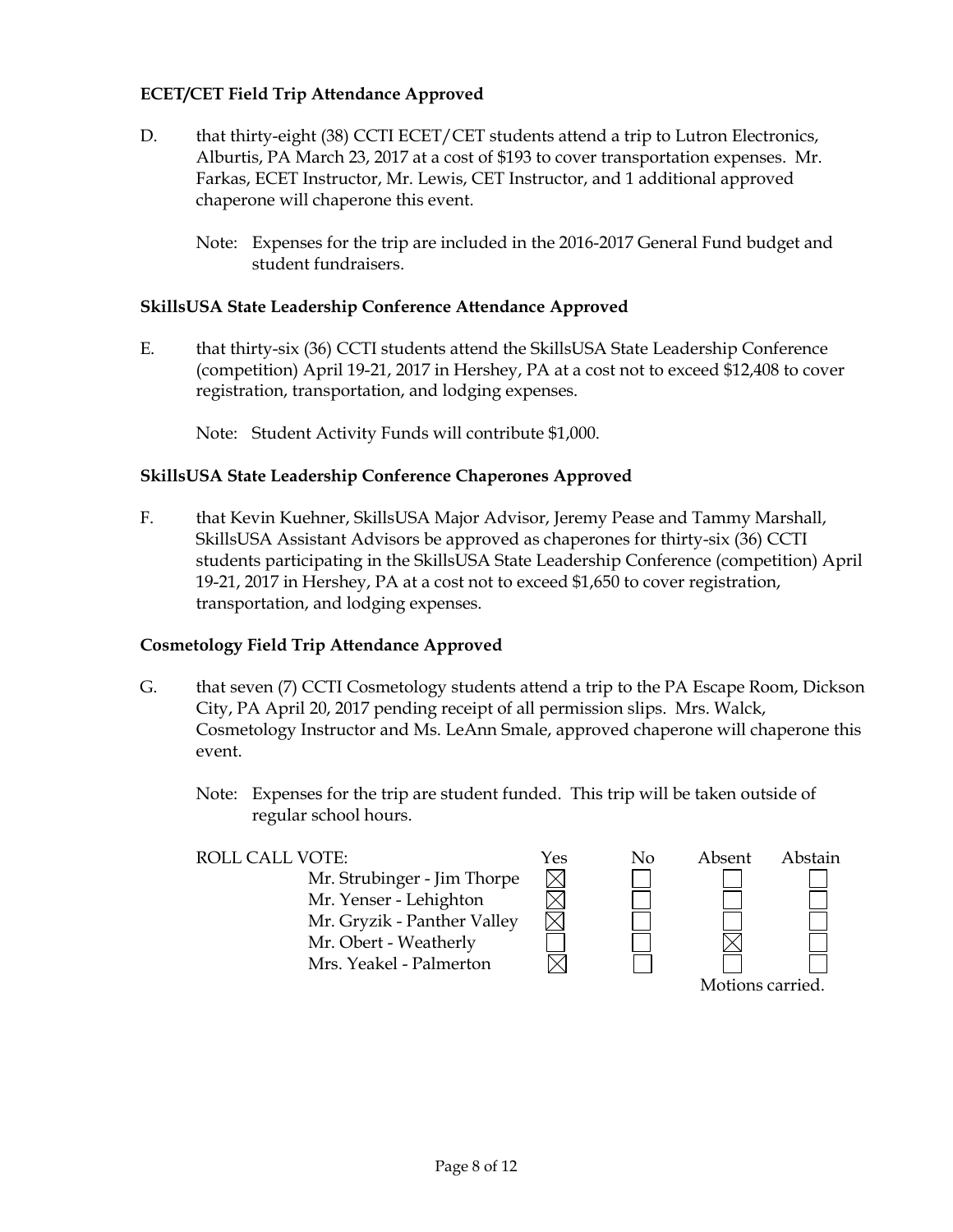MOTION by Mr. Gryzik, SECONDED by Mr. Strubinger that the following motions be approved:

## **Freshman Exploratory Program Admission Requirements Approved**

- H. to set the number of students who meet the 2017-2018 admissions requirements to the Freshman Exploratory Program at ten (10) per sending school district with the following exceptions:
	- 1. Students who meet the admissions criteria and/or students who completed a 6th, 7th, or 8th grade Career Academy will be given priority to enter the programs.
	- 2. Freshmen who commit to enrolling in low enrolled courses exclusively, and are accepted will not count toward their districts allotment of slots. Courses will be designated to be low enrolled after applications are received.

## **HOBY Leadership Seminar Alumni Attendance Approved**

I. that one (1) student attend the HOBY (Hugh O'Brian Youth) Leadership Seminar at Shippensburg University, May 18-21, 2017 as a returning alumni, at a cost of \$150.

ROLL CALL VOTE:<br>
Mr. Strubinger - Jim Thorpe<br>
Mr. Yenser - Lehighton<br>
Mr. Gryzik - Panther Valley<br>
Mr. Obert Westberk Mr. Strubinger - Jim Thorpe Mr. Yenser - Lehighton Mr. Gryzik - Panther Valley Mr. Obert - Weatherly Mrs. Yeakel - Palmerton

| ⊃              | $\overline{1}$  |
|----------------|-----------------|
| <u>ר קרי</u> ד | [<br> <br> <br> |
|                |                 |
|                |                 |
|                |                 |
| 」<br>1         |                 |



Motions carried.

## *Budget & Finance*

## **Contribution of Testing Funds Approved**

A. MOTION by Mr. Gryzik, SECONDED by Mr. Strubinger on the recommendation of the Administrative Director that CCTI contribute an amount not to exceed \$45 (approximately half of the total cost) toward AP exam fees for eligible students testing within the 2016-2017 school year, and that CCTI contribute the \$15 per exam fee for students taking the PSAT exam within the 2017-2018 school year.

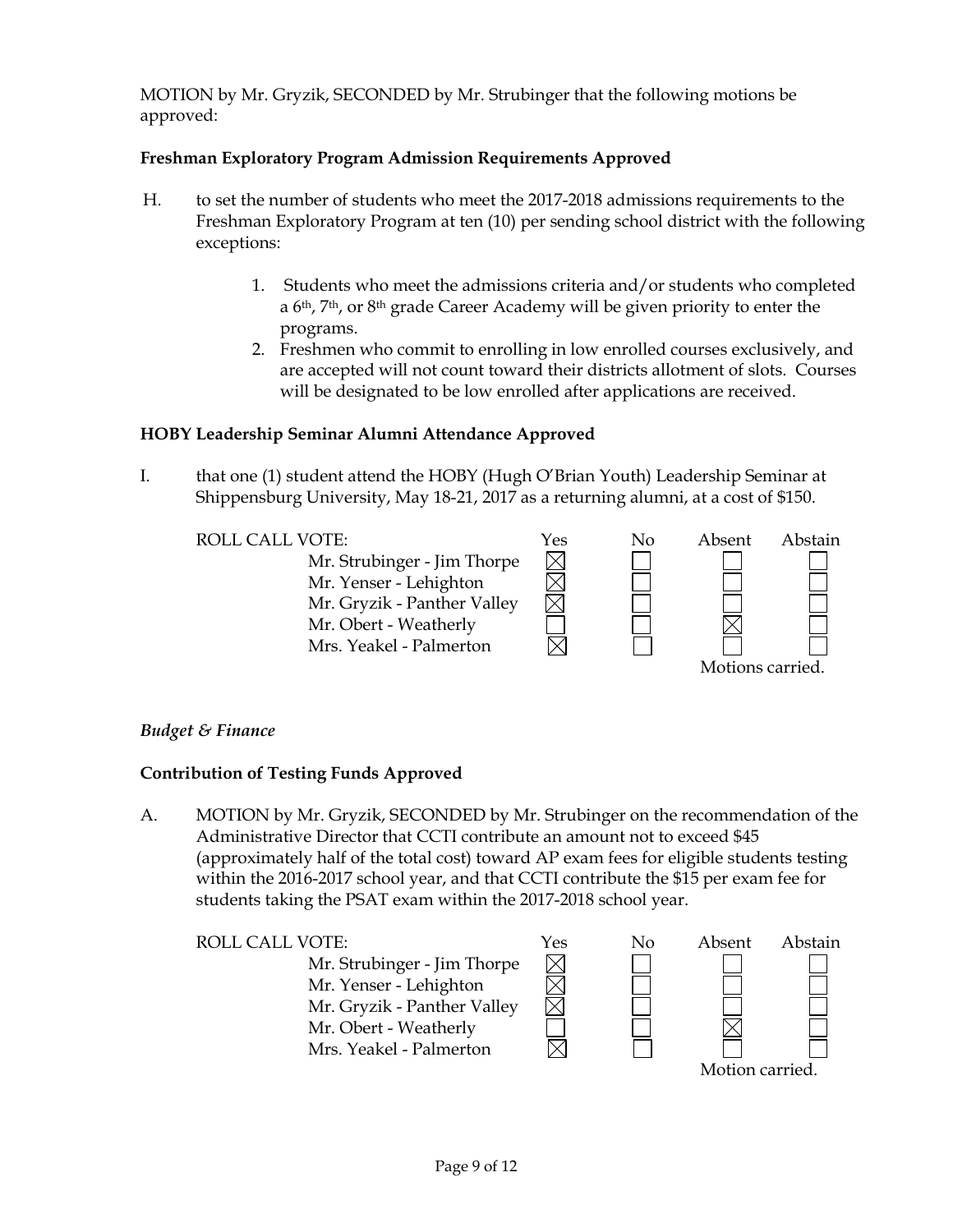## *Buildings & Grounds*

NONE

## *Administrative*

MOTION by Mr. Yenser, SECONDED by Mr. Strubinger that the following motions be approved:

## **Revised 2016-2017 CCTI Student/Teacher Calendar Approved**

- A. to approve the revised 2016-2017 CCTI Student/Teacher Calendar, as presented.
	- Note: The previously approved teacher in-service day of March 15, 2017 will be utilized as a student day. The previously approved holiday of April 13, 2017 will be utilized as a snow make-up day (student day).

## **Revised CCTI Organizational Chart Approved**

B. to approve the revised CCTI Organizational Chart, as presented.

### **Agreement Approved**

C. to approve the Business Associate Agreement with Blue Mountain Health Systems, Blue Mountain Hospital, Gnaden Huetten Campus and Palmerton Campus, as presented.

VOTE: YES - 4 NO - 0 ABSENT - 1 ABSTENTIONS - 0

Motions carried.

## **Conference Attendance Approved**

D. MOTION by Mr. Yenser, SECONDED by Mr. Strubinger that Rebecca Schaeffer, School Nurse attend Practical Strategies to Address the Challenges of Today's School Nurse February 28, 2017 at Hyatt Place, Bethlehem, PA at a cost of \$245 to cover the cost of registration.

ROLL CALL VOTE:  $Y$ es No Absent Abstain Mr. Strubinger - Jim Thorpe  $\boxtimes$ Mr. Yenser - Lehighton Mr. Gryzik - Panther Valley Mr. Obert - Weatherly Mrs. Yeakel - Palmerton Motion carried.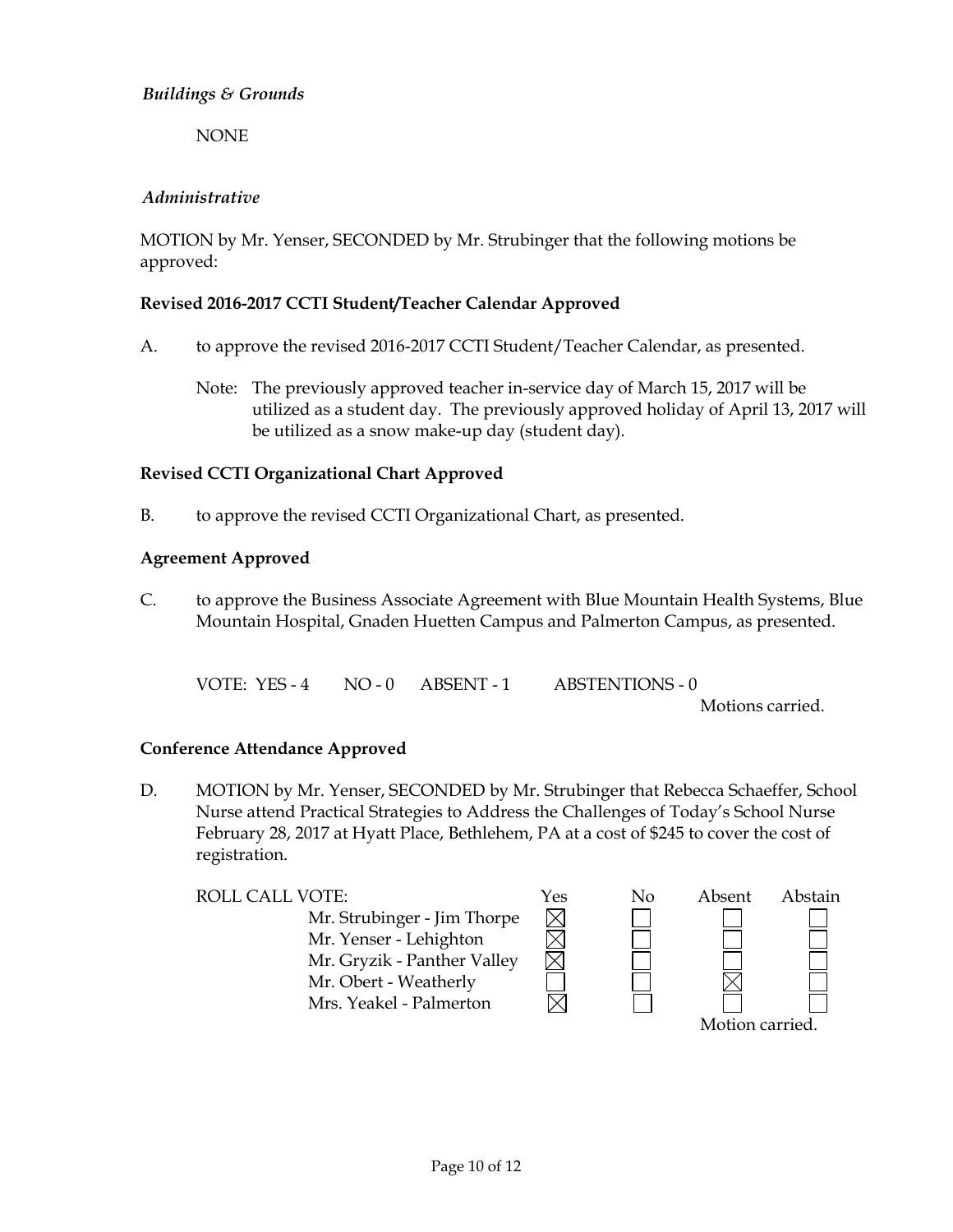### **Extended CCTI EA Agreement Approved**

E. MOTION by Mr. Gryzik, SECONDED by Mr. Strubinger that the Agreement between the CCTI Joint Operating Committee and the CCTI Education Association that expired August 31, 2016, be extended through August 31, 2017 as presented.

| <b>ROLL CALL VOTE:</b>      | Yes | No | Absent          | Abstain |
|-----------------------------|-----|----|-----------------|---------|
| Mr. Strubinger - Jim Thorpe |     |    |                 |         |
| Mr. Yenser - Lehighton      |     |    |                 |         |
| Mr. Gryzik - Panther Valley |     |    |                 |         |
| Mr. Obert - Weatherly       |     |    |                 |         |
| Mrs. Yeakel - Palmerton     |     |    |                 |         |
|                             |     |    | Motion carried. |         |

### **CCTI EA Tentative Agreement Approved**

F. MOTION by Mr. Gryzik, SECONDED by Mr. Strubinger to approve the Tentative Agreement between the CCTI Joint Operating Committee and the CCTI Education Association as presented, effective September 1, 2017 through August 31, 2021.

> $\boxtimes$ <u>M</u><br>M

Mr. Strubinger - Jim Thorpe Mr. Yenser - Lehighton Mr. Gryzik - Panther Valley Mr. Obert - Weatherly Mrs. Yeakel - Palmerton



## **Reports**

#### **Foundation Report Accepted**

A. MOTION by Mr. Yenser SECONDED by Mr. Strubinger to accept the Carbon Career & Technical Institute Foundation Report, as presented.

Note: The balance in this account stands at \$2,613.22.

VOTE: YES - 4 NO - 0 ABSENT - 1 ABSTENTIONS - 0

Motion carried.